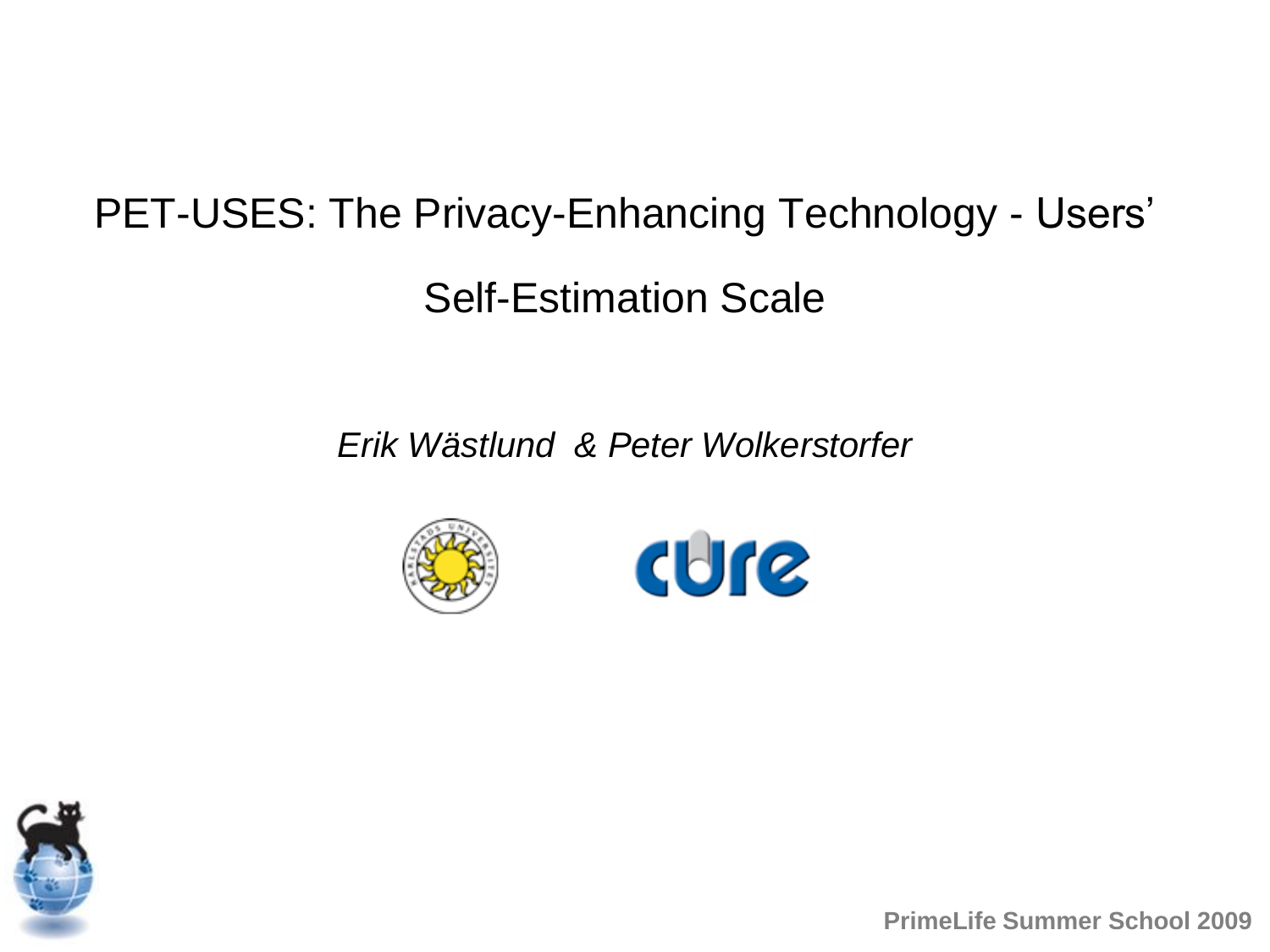## UIs & Usability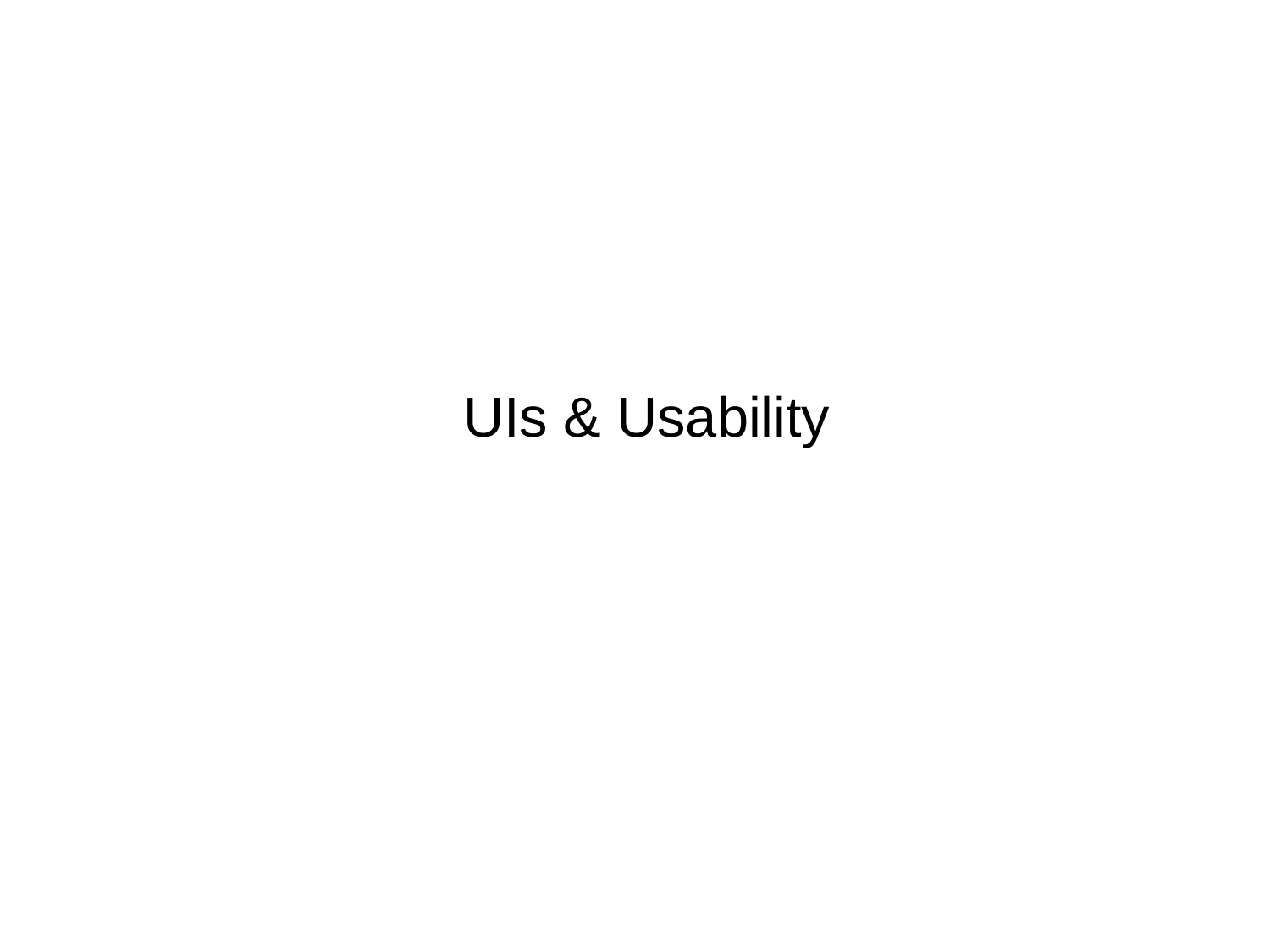| Hornback               | ISO 9241      | <b>HCI</b> Guidelines                       | Other<br>measures/concepts of<br>usability |
|------------------------|---------------|---------------------------------------------|--------------------------------------------|
| Outcomes               | Effectiveness | Consent (agree)                             | User value                                 |
|                        |               | Comprehension (to<br>understand or know)    | Usefulness                                 |
|                        |               | Consiousness (be aware of,<br>be informed)  | Functionality                              |
| Interaction<br>process | Efficiency    | Controll (to manipulate or<br>be empowered) | Ease of learning                           |
|                        |               |                                             | Ease of Use                                |
| Attitudes &            | Satisfaction  |                                             | Affect /<br>Likeability                    |
| Experiences            |               |                                             | Trust                                      |
|                        |               |                                             | Helpfulness                                |
|                        |               |                                             | Awareness of<br>PET related issues         |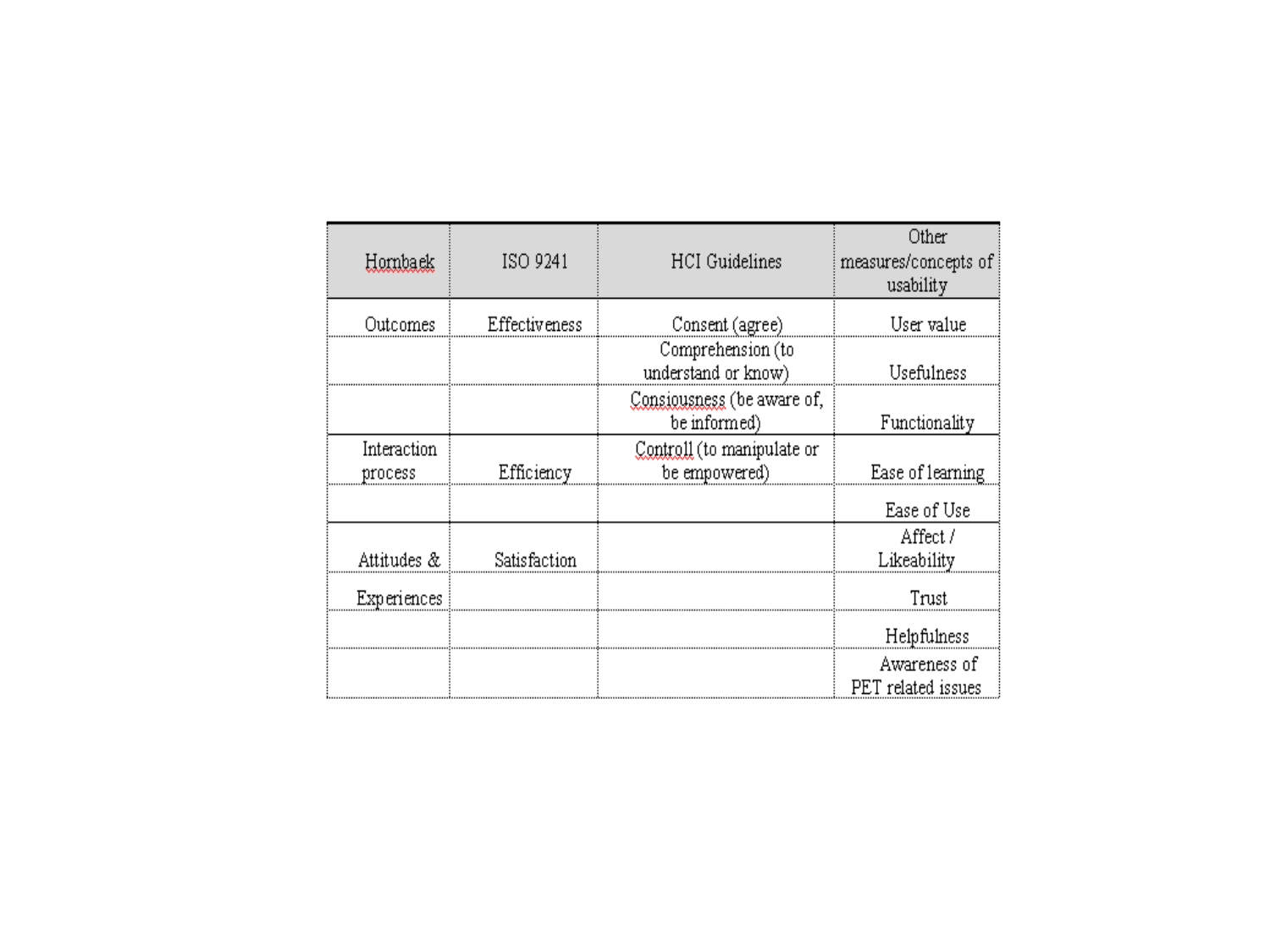• General usability

- Data Management
- Credential Management
- PrivPrefs

–

–

–

- Recipient Evaluation
- Data Release
- History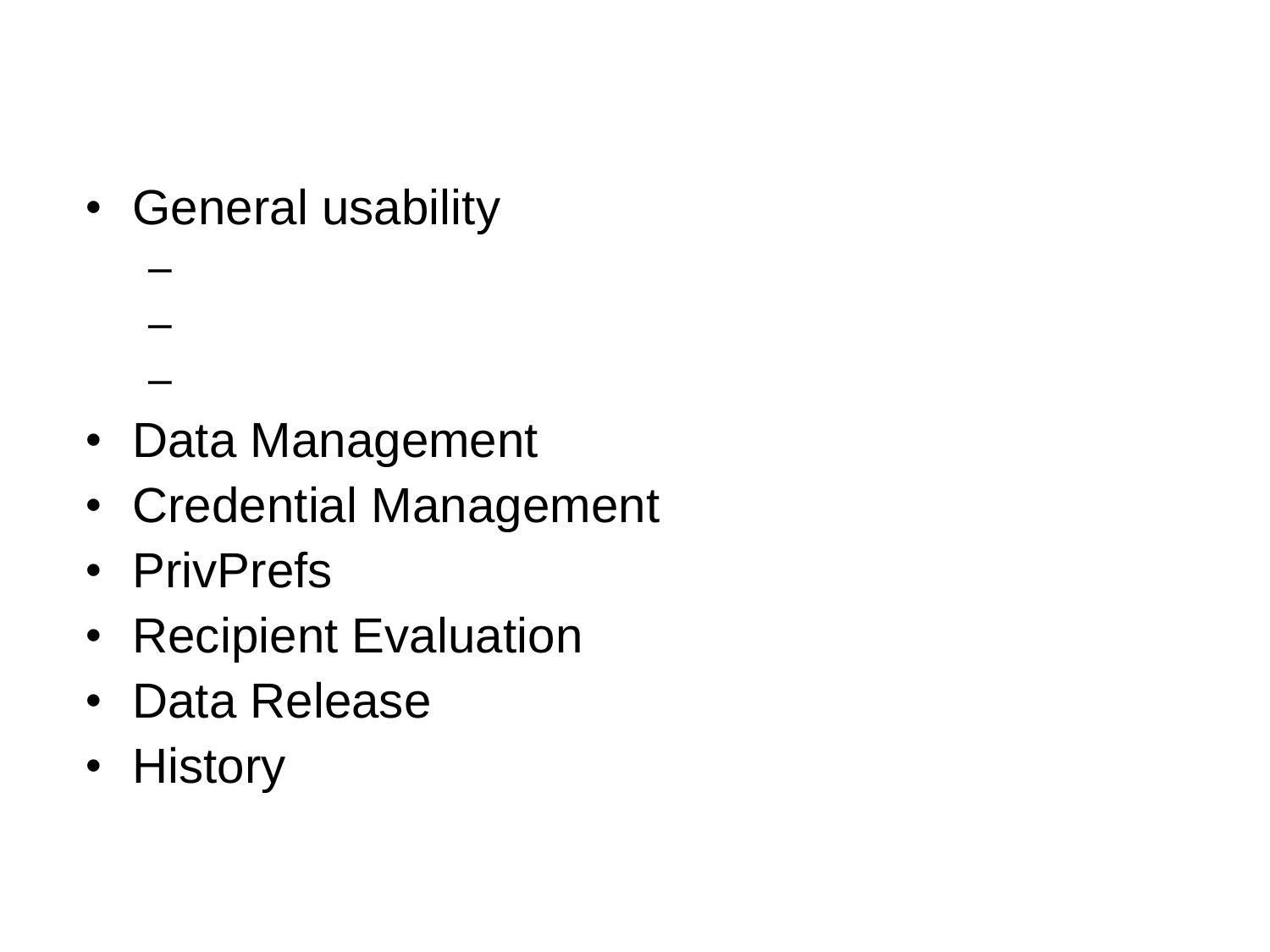- General usability
	- Ease of Learning
	- Ease of Use
	- User Value
- Data Management
- Credential Management
- PrivPrefs
- Recipient Evaluation
- Data Release
- History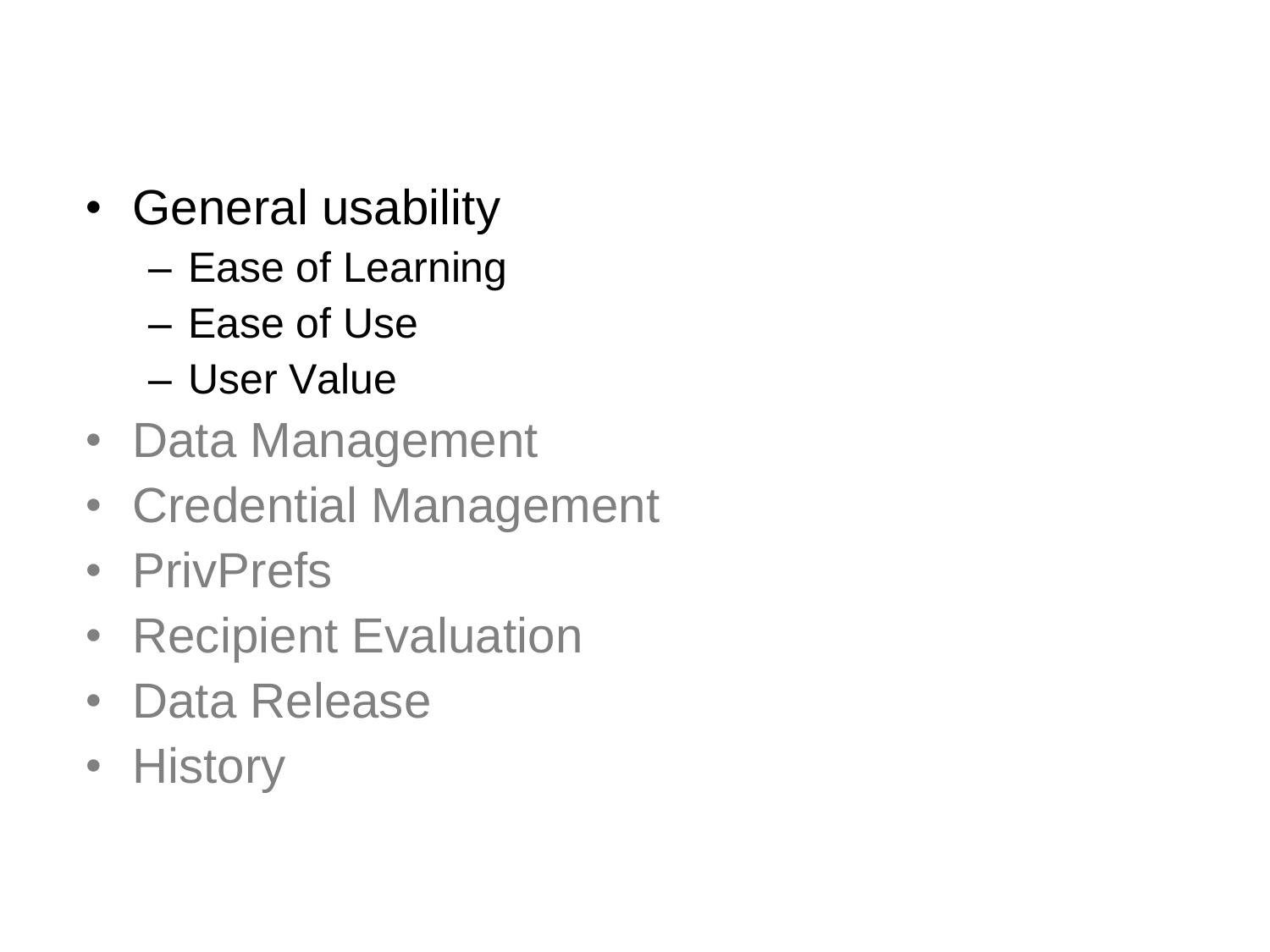- General usability
	- Ease of Learning
	- Ease of Use
	- User Value
- Data Management
- Credential Management
- PrivPrefs
- Recipient Evaluation
- Data Release
- History

The extent the system makes it easier to store and organize personal information. This scale can be used to evaluate all types of identify management software and services.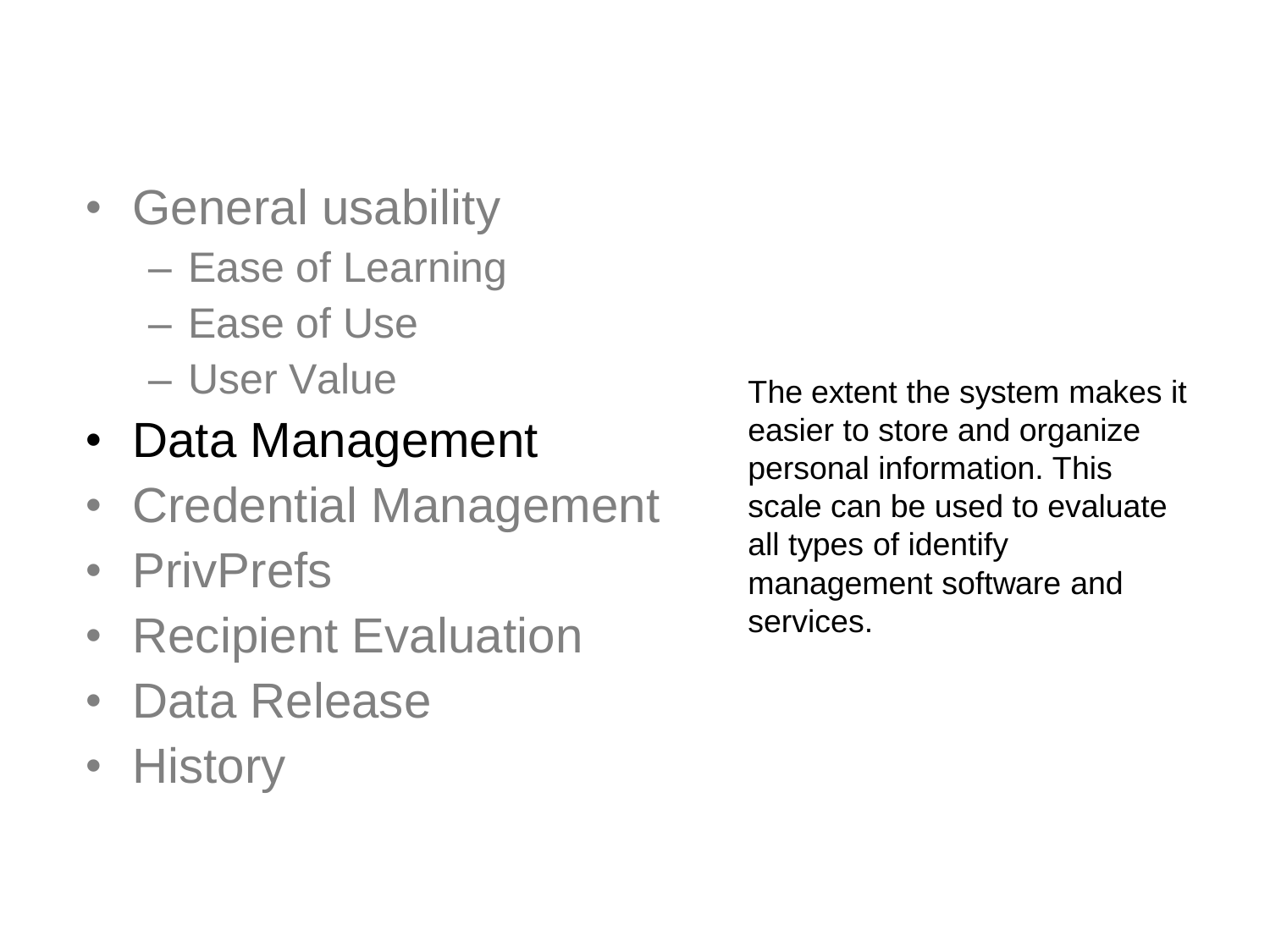- General usability
	- Ease of Learning
	- Ease of Use
	- User Value
- Data Management
- Credential Management
- PrivPrefs
- Recipient Evaluation
- Data Release
- History

The extent the system makes it easier to store and organize certificates and credentials. This scale can be used to evaluate identity management systems that include issued claim credentials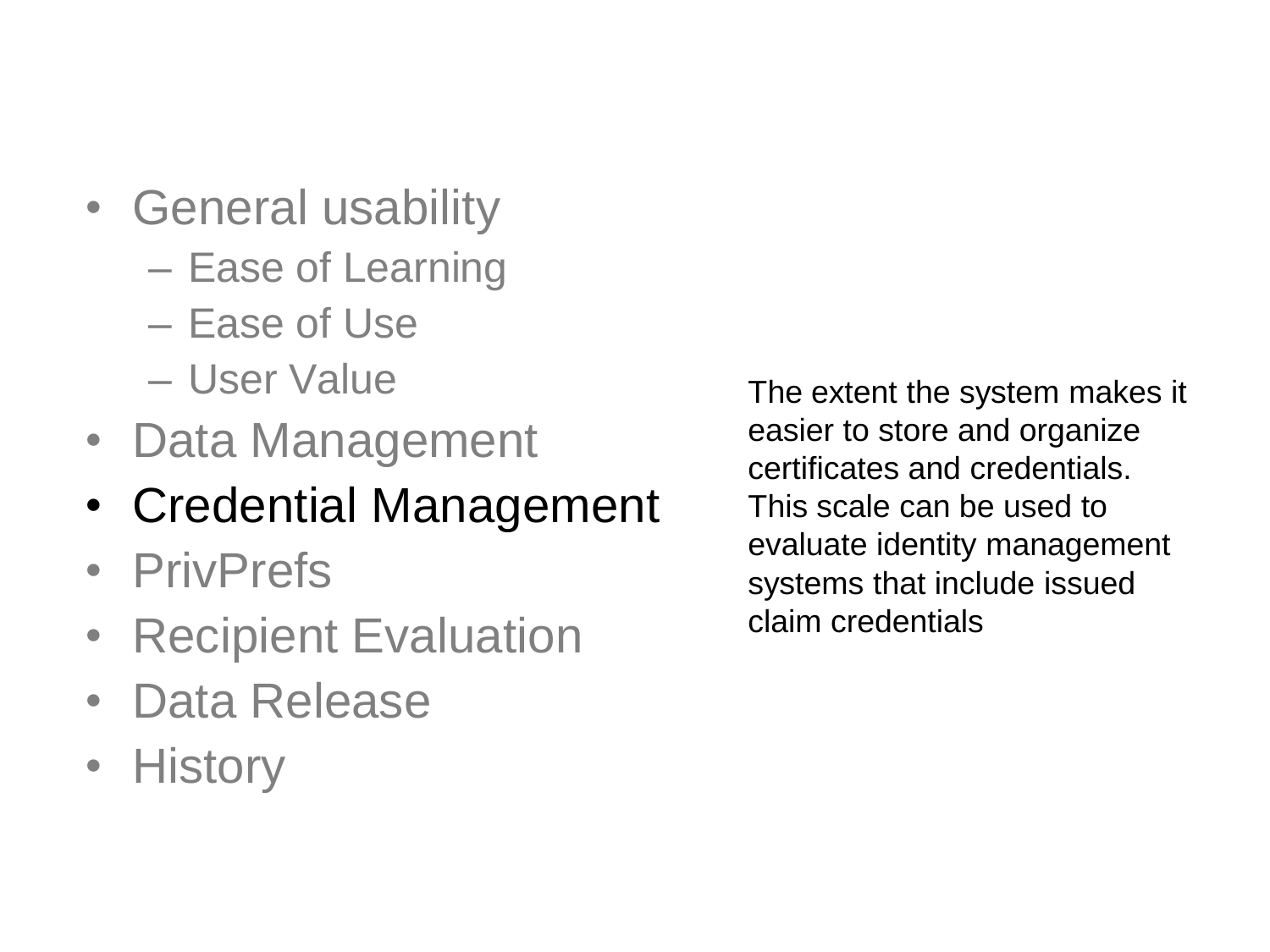- General usability
	- Ease of Learning
	- Ease of Use
	- User Value
- Data Management
- Credential Management
- PrivPrefs
- Recipient Evaluation
- Data Release
- History

This scale is designed to measure the extent to which the system makes it easier to set general and excessive levels for data release policies and to what extent the user is informed of unwanted data dissemination.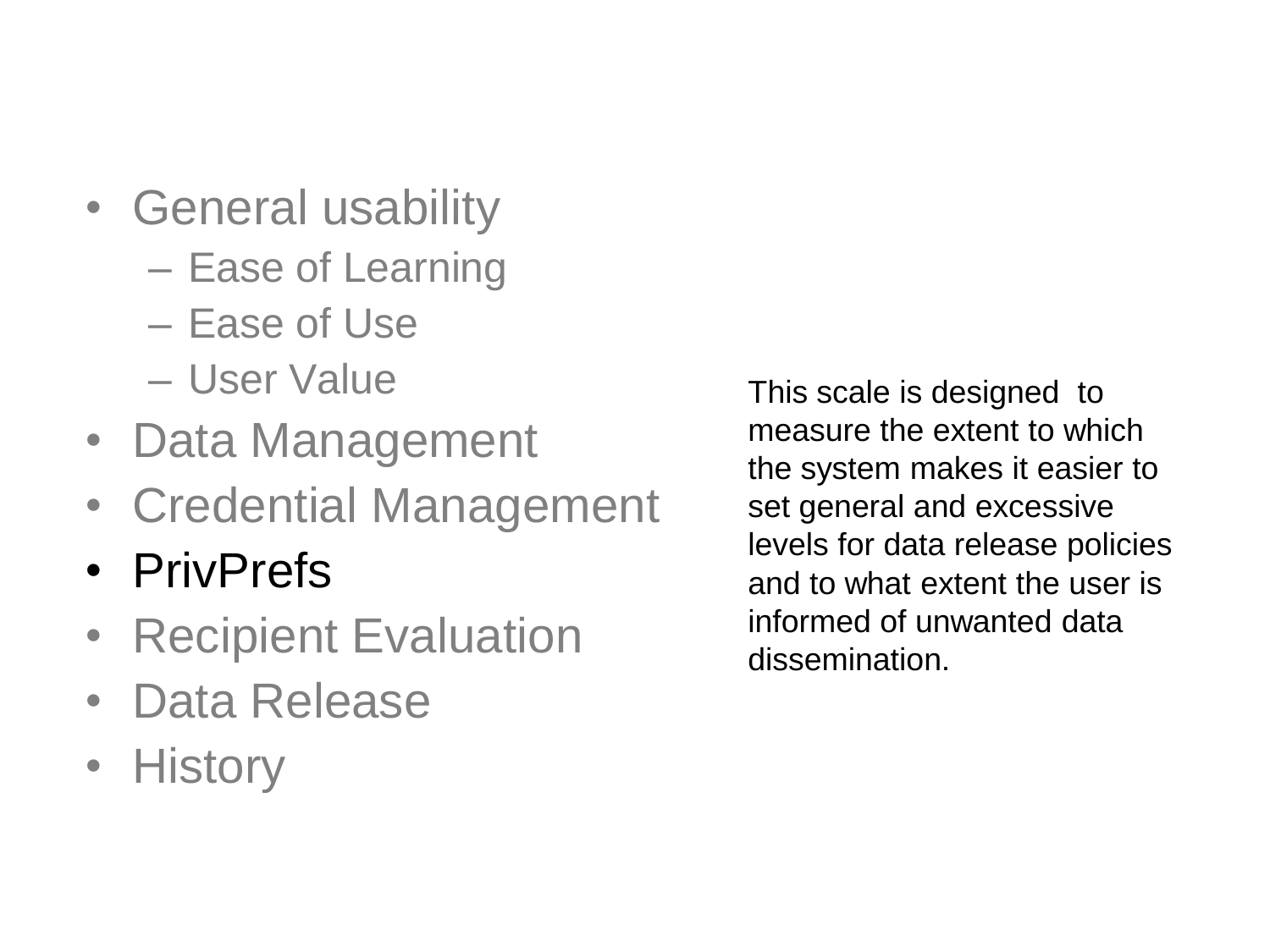- General usability
	- Ease of Learning
	- Ease of Use
	- User Value
- Data Management
- Credential Management
- PrivPrefs
- Recipient Evaluation
- Data Release
- History

The extent to which the system helps users evaluate the data recipients credibility and trustworthiness. Also this scale can be regarded in terms of decision support.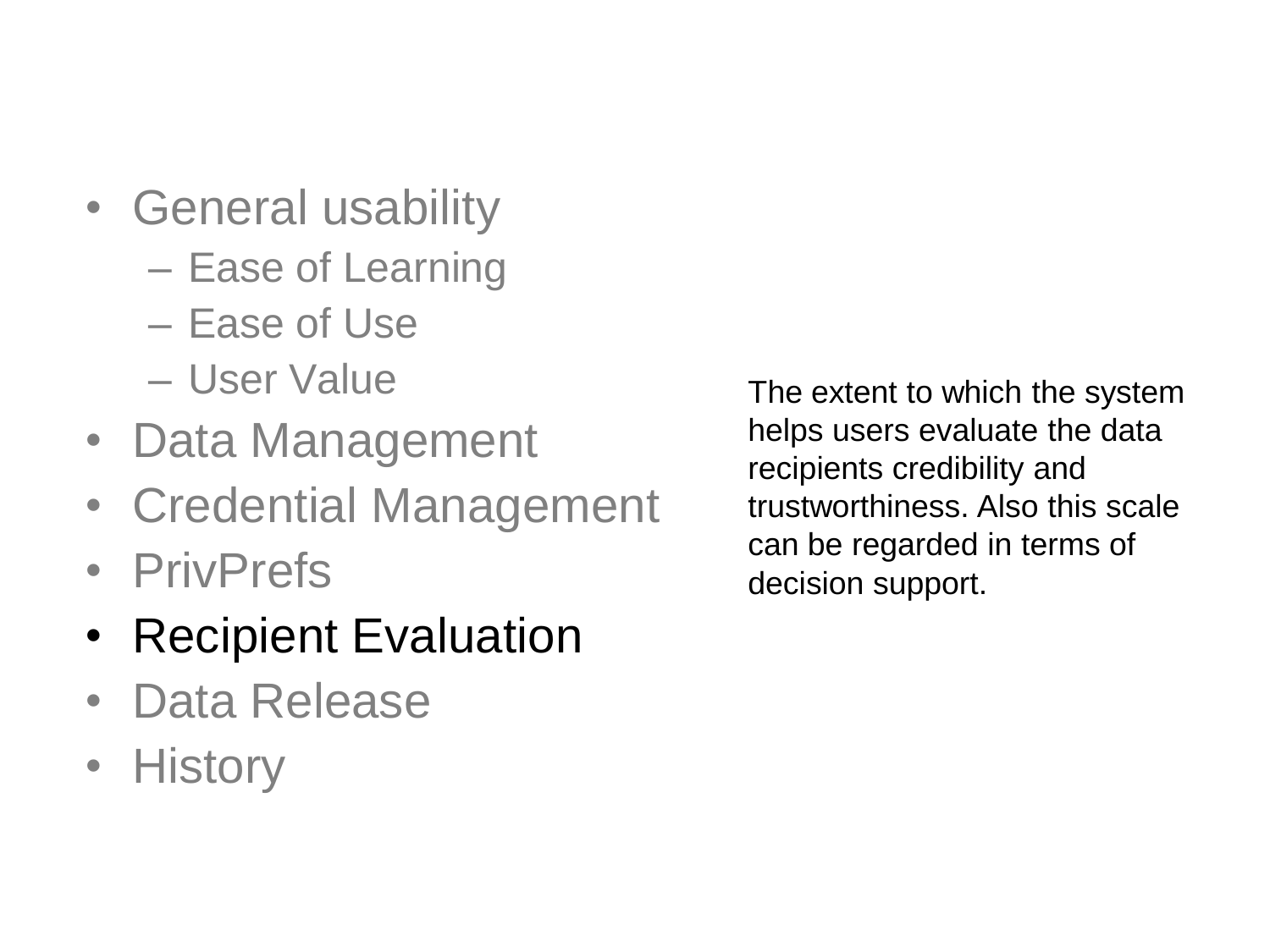- General usability
	- Ease of Learning
	- Ease of Use
	- User Value
- Data Management
- Credential Management
- PrivPrefs
- Recipient Evaluation
- Data Release
- History

The extent to which the system clarifies what personal information is being released and who is the recipient of the data.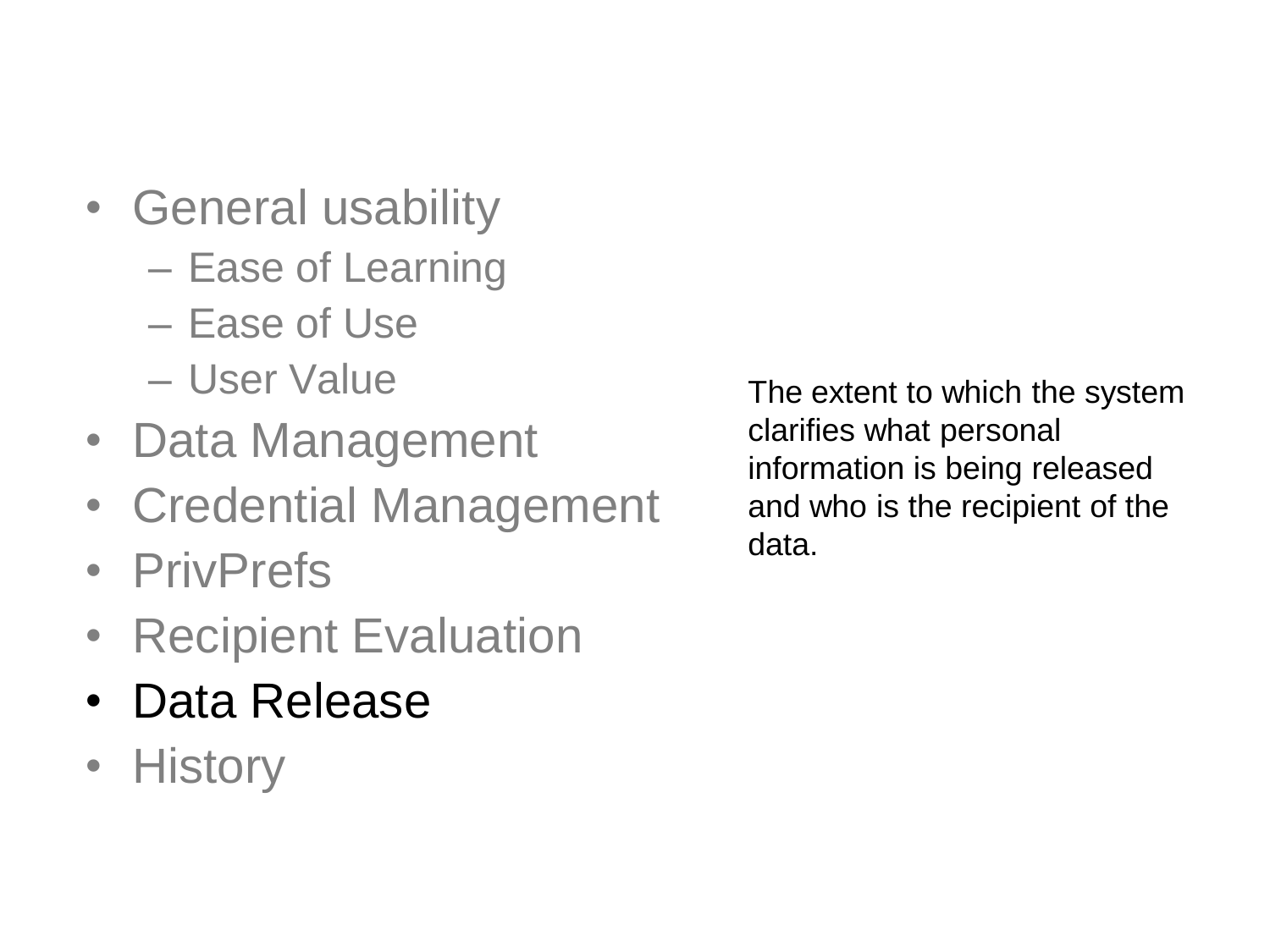- General usability
	- Ease of Learning
	- Ease of Use
	- User Value
- Data Management
- Credential Management
- PrivPrefs
- Recipient Evaluation
- Data Release
- History

The extent to which the system can show the user when, what and, to who personal information has been released and thus also what data any given service provider might have accumulated.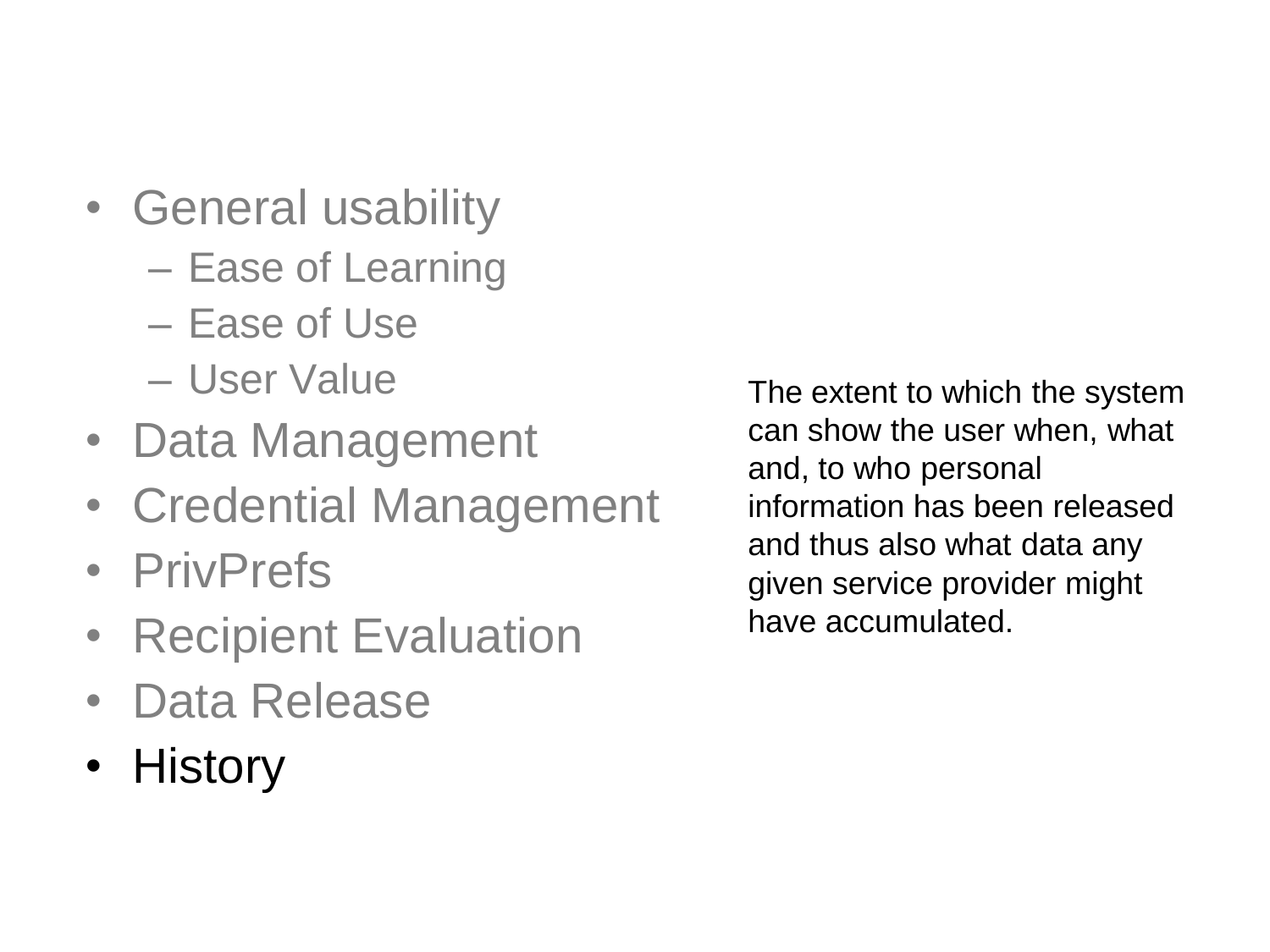## Development & Evaluation